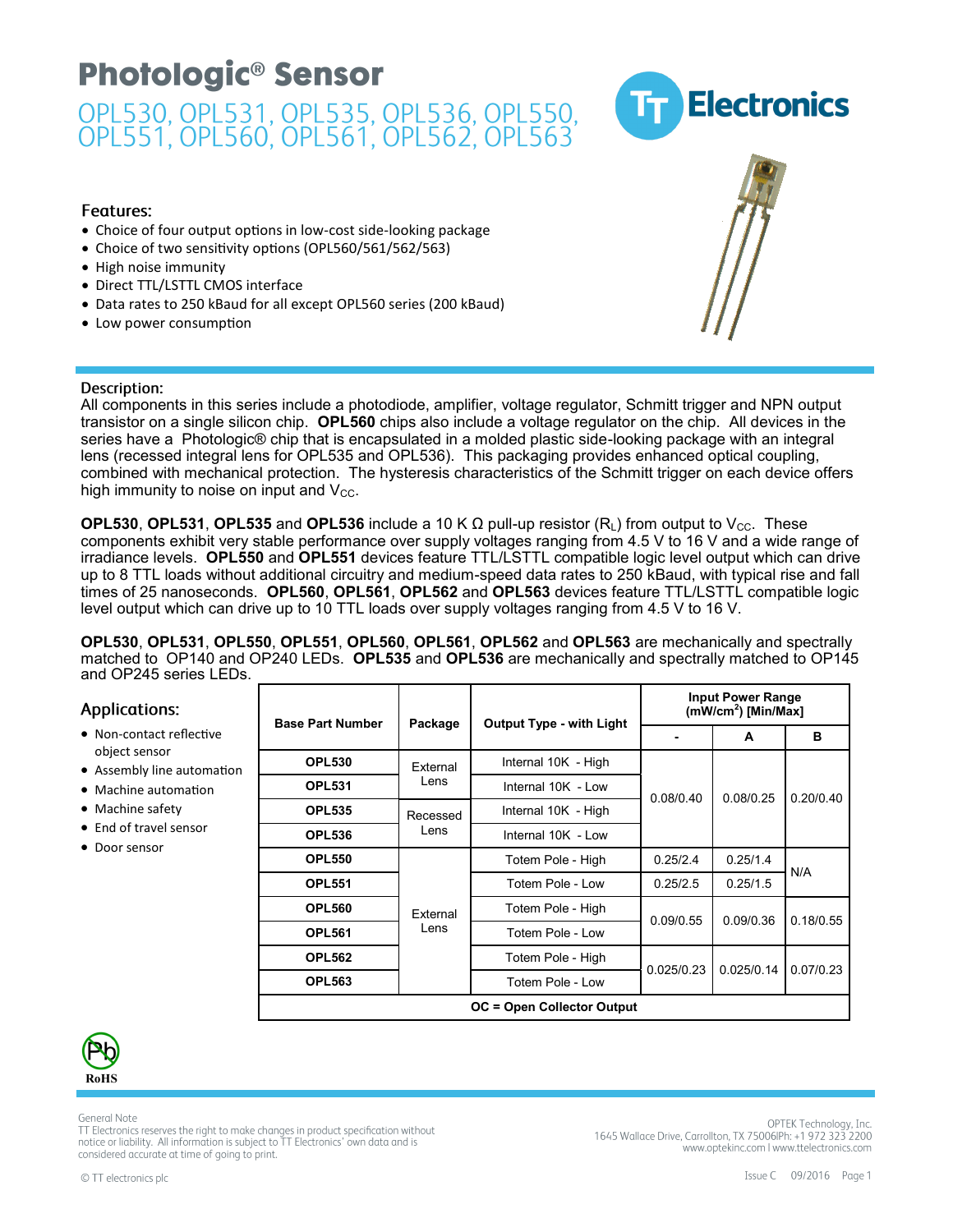



#### **OPL530, OPL550, OPL560 Series**

| $V_{CC}$ |
|----------|
|          |
|          |

1 Ground 2 | Output

#### **OPL535, OPL536 Series**



 $3$  V<sub>CC</sub>

General Note

TT Electronics reserves the right to make changes in product specification without notice or liability. All information is subject to TT Electronics' own data and is considered accurate at time of going to print.

OPTEK Technology, Inc. 1645 Wallace Drive, Carrollton, TX 75006IPh: +1 972 323 2200 www.optekinc.com | www.ttelectronics.com

3 Veces and 2 Veces and 2 Veces and 2 Veces and 2 Veces and 2 Veces and 2 Veces and 2 Veces and 2 Veces and 2<br>3 Veces and 2 Veces and 2 Veces and 2 Veces and 2 Veces and 2 Veces and 2 Veces and 2 Veces and 2 Veces and 2<br>3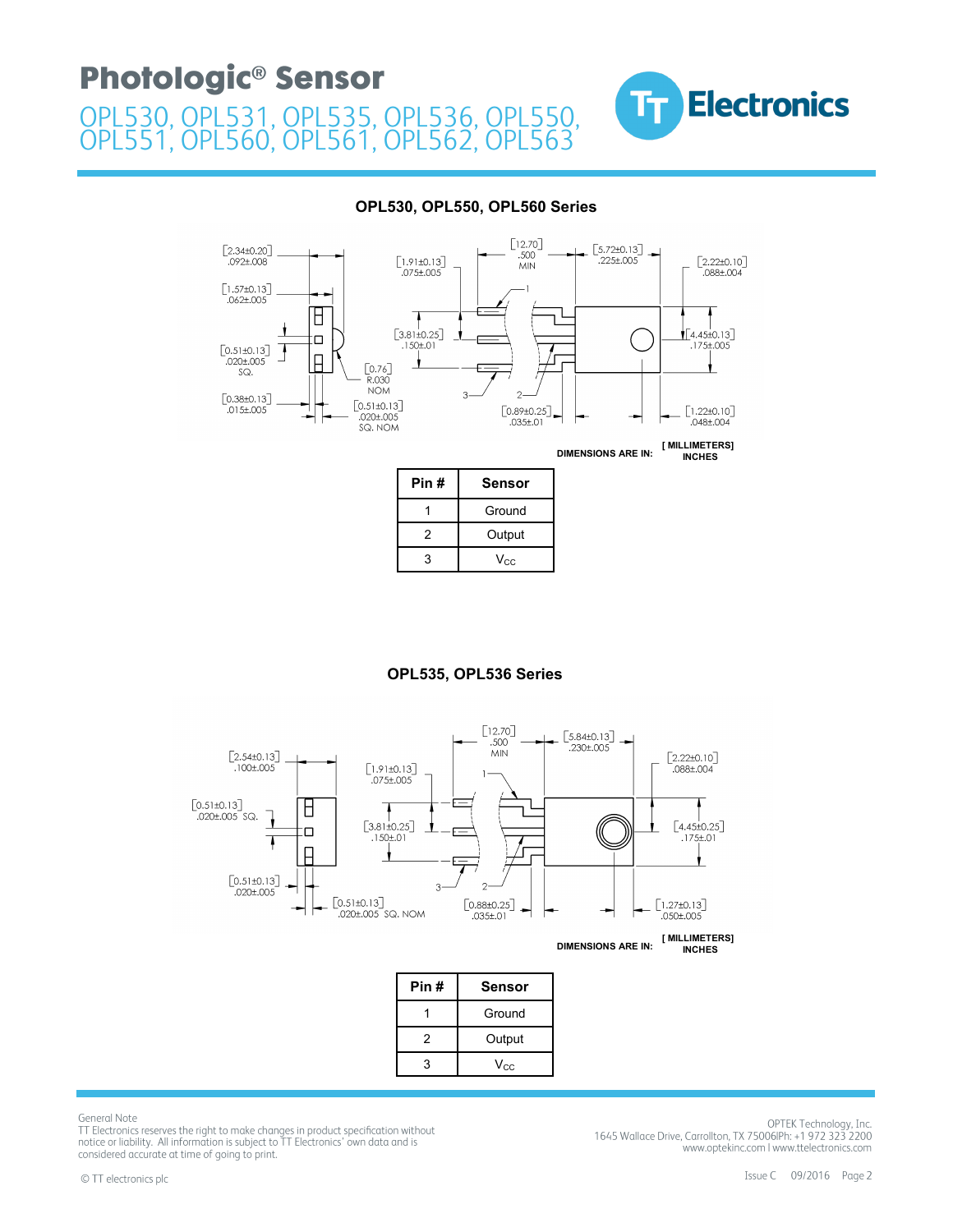#### **OPL530, OPL531, OPL535, OPL536, OPL550, OPL551, OPL560, OPL561, OPL562, OPL563 (-OC, -OCA, -OCB) OPL550, OPL550A, OPL551, OPL551A,**

**OPL560, OPL560A, OPL561, OPL561A, OPL562, OPL562A, OPL563, OPL563A**

**OPL550/550A/560/560A/562/562A Totem-Pole**





**OPL530/535/550/560/562 (-OC, -OCA, -OCB) Open-Collector**

TT.

**Electronics** 

**OPL 551/551A/561/561A/563/563A/ Inverted Totem-Pole OPL 531/536/551/561/563 (-OC, -OCA, -OCB) Inverted Open-Collector**





**General Note** TT Electronics reserves the right to make changes in product specification without notice or liability. All information is subject to TT Electronics' own data and is considered accurate at time of going to print.

OPTEK Technology, Inc. 1645 Wallace Drive, Carrollton, TX 75006IPh: +1 972 323 2200 www.optekinc.com | www.ttelectronics.com

Issue C 09/2016 Page 3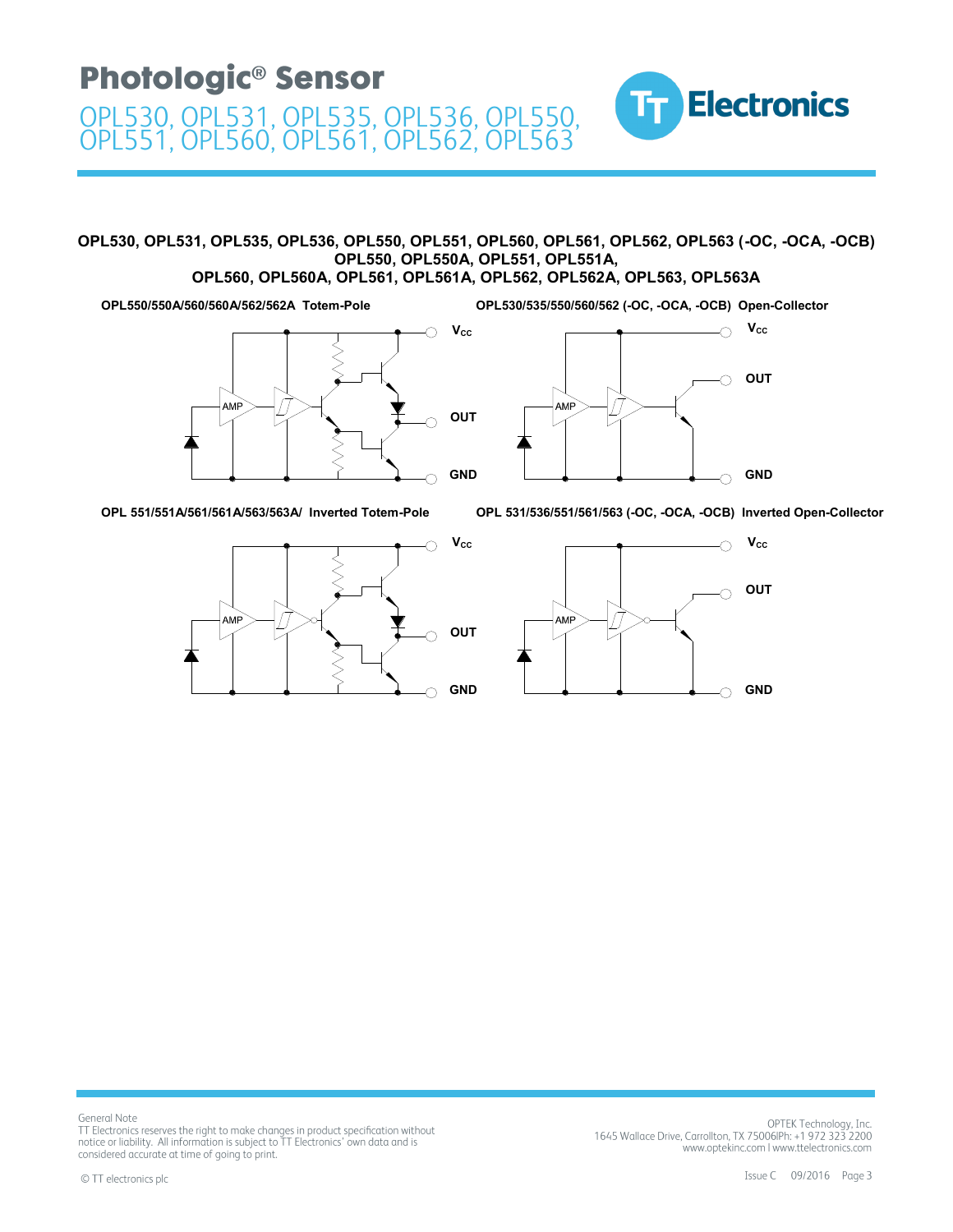

**OPL530, OPL530A, OPL530B, OPL531, OPL531A, OPL531B OPL535, OPL535A, OPL535B, OPL536, OPL536A, OPL536B**

**OPL530/530A/530B, OPL535/535A/535B 10K Pull-Up OPL531/531A/531B, OPL536/536A/536B Inverted 10K Pull-Up**



 $V_{cc}$ O **OUT** Ó **AM GND**  $\bigcirc$ 





General Note TT Electronics reserves the right to make changes in product specification without notice or liability. All information is subject to TT Electronics' own data and is considered accurate at time of going to print.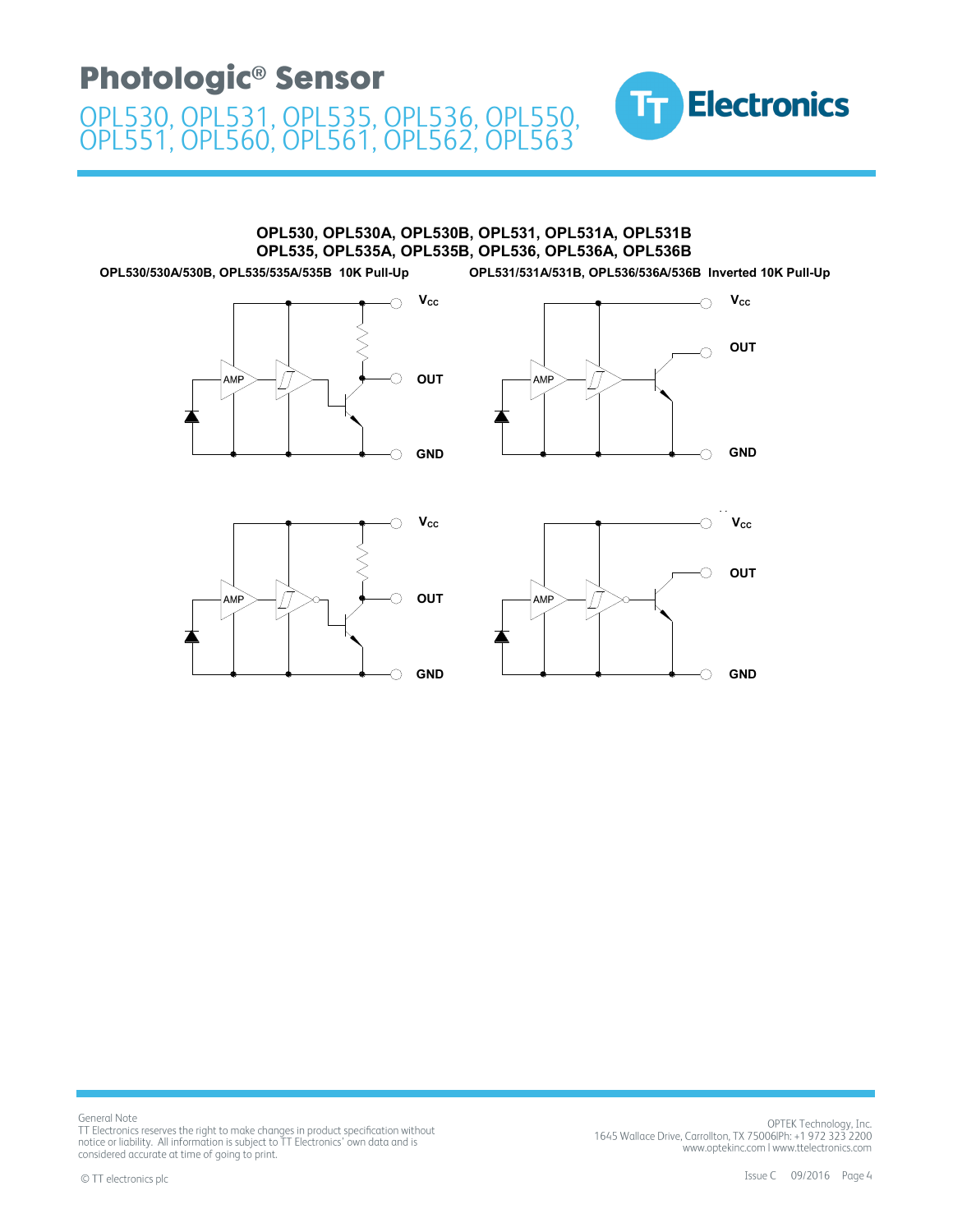

| Absolute Maximum Ratings ( $T_A$ = 25° C unless otherwise noted)                                                                                                                          |                                                            |  |  |  |
|-------------------------------------------------------------------------------------------------------------------------------------------------------------------------------------------|------------------------------------------------------------|--|--|--|
| <b>Input Diode</b>                                                                                                                                                                        |                                                            |  |  |  |
| Supply Voltage (V <sub>cc</sub> )<br>OPL530, OPL530-OC, OPL531, OPL531-OC, OPL535, OPL535-OC, OPL536, OPL536-OC,<br>OPL550, OPL551<br>OPL560, OPL561, OPL562, OPL563                      | 18 <sub>V</sub><br>10 V<br>18 <sub>V</sub>                 |  |  |  |
| <b>Operating Temperature Range</b>                                                                                                                                                        | -40 $^{\circ}$ C to + 85 $^{\circ}$ C                      |  |  |  |
| Storage Temperature Range                                                                                                                                                                 | $-40^{\circ}$ C to + 100° C                                |  |  |  |
| Lead Soldering Temperature [1/16 inch (1.6mm) from the case for 5 sec. with soldering iron]                                                                                               | $260^{\circ}$ C                                            |  |  |  |
| <b>Sourcing Current</b><br>OPL560, OPL561, OPL562, OPL563                                                                                                                                 | 10 <sub>m</sub> A                                          |  |  |  |
| Power Dissipation<br>OPL530, OPL530-OC, OPL531, OPL531-OC, OPL535, OPL535-OC, OPL536, OPL536-OC<br>OPL550, OPL551, OPL560, OPL561, OPL562, OPL563                                         | 90 mW<br>200 m $W^{(2)}$                                   |  |  |  |
| <b>Sinking Current</b><br>OPL530, OPL530-OC, OPL531, OPL531-OC, OPL535, OPL535-OC, OPL536, OPL536-OC<br>OPL550, OPL551<br>OPL560, OPL561, OPL562, OPL563                                  | 50 mA<br>50 mA                                             |  |  |  |
| Voltage at Output Lead <sup>(4)</sup><br>OPL530, OPL530-OC, OPL531, OPL531-OC, OPL535, OPL535-OC, OPL536, OPL536-OC<br>OPL550-OC, OPL551-OC<br>OPL560-OC, OPL561-OC, OPL562-OC, OPL563-OC | 35 V<br>35 V<br>35 V                                       |  |  |  |
| Duration of Output Short to V <sub>cc</sub> or Ground<br>OP550, OP551                                                                                                                     | 1 second                                                   |  |  |  |
| Duration of Output Short to V <sub>cc</sub><br>OPL550-OC, OPL551-OC<br>OPL560, OPL561, OPL562, OPL563, OPL560-OC, OPL561-OC, OPL562-OC, OPL563-OC                                         | 1 second<br>1 second                                       |  |  |  |
| Low Level Output Current<br>OPL550, OPL551 Series                                                                                                                                         | 16 mA                                                      |  |  |  |
| High Level Output Current<br>OPL550, OPL551 Series                                                                                                                                        | 1 mA                                                       |  |  |  |
| Irradiance<br>OPL550, OPL551 Series<br>OPL560, OPL560-OC, OPL561, OPL561-OC<br>OPL562, OPL562-OC, OPL563, OPL563-OC                                                                       | 10 mW/cm <sup>2</sup><br>9 mW/cm<br>$3$ mW/cm <sup>2</sup> |  |  |  |

Notes:

(1) RMA flux is recommended. Duration can be extended to 10 sec. max. when flow soldering. For OPL530, OPL530-OC, OPL531, OPL531-OC, OPL535, OPL535-OC, OPL536 and OPL536-OC, a maximum of 20 grams force may be applied to leads while at soldering temperatures.

(2) Derate linearly 2.67 mW/°C above 70° C for OPL530, OPL530-OC, OPL531, OPL531-OC, OPL535, OPL535-OC, OPL536 and OPL536-OC. Derate linearly 2.5 mW/° C above 25° C for all devices in the OPL550, OPL551, OPL560, OPL561, OPL562 and OPL563 series.

(3) Irradiance measurements are made with  $\lambda$ i = 935 nm.

(4) This applies to OC versions only. For  $I_{CC}$  on pull-up versions, add  $V_{CC}/10$  K $\Omega$ .

General Note TT Electronics reserves the right to make changes in product specification without notice or liability. All information is subject to TT Electronics' own data and is considered accurate at time of going to print.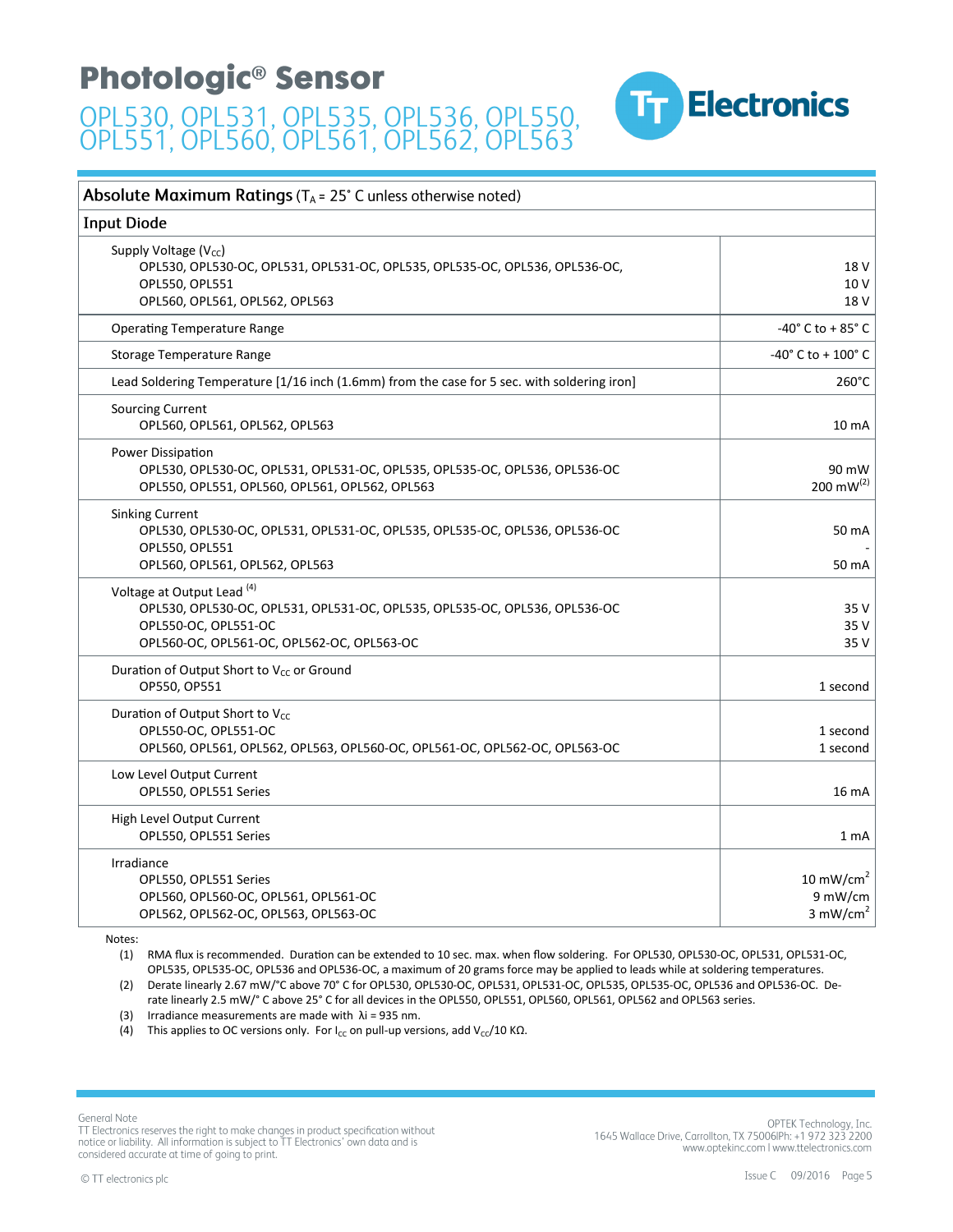

#### **Electrical Characteristics** ( $T_A = 25^\circ$  C unless otherwise noted)

| <b>SYMBOL</b> | <b>PARAMETER</b>                                                                                                                                                                                     | <b>MIN</b> | <b>TYP</b>     | <b>MAX</b>     | <b>UNITS</b> | <b>TEST CONDITIONS</b>                                                                                                            |
|---------------|------------------------------------------------------------------------------------------------------------------------------------------------------------------------------------------------------|------------|----------------|----------------|--------------|-----------------------------------------------------------------------------------------------------------------------------------|
|               | <b>Operating Supply Voltage</b><br>OPL530, OPL530-OC, OPL531, OPL531-OC<br>OPL535, OPL535-OC, OPL536, OPL536-OC,<br>OPL560, OPL561 Series                                                            | 4.5        |                | 16             | $\vee$       |                                                                                                                                   |
|               | OPL550, OPL551 Series                                                                                                                                                                                | 4.5        |                | 5.5            | $\vee$       |                                                                                                                                   |
| $V_{CC}$      | Peak-to-Peak V <sub>cc</sub> Ripple Necessary to Cause False<br><b>Triggering of Output</b><br>OPL530, OPL530-OC, OPL531, OPL531-OC<br>OPL535, OPL535-OC, OPL536, OPL536-OC<br>OPL560, OPL561 Series |            |                | $\overline{2}$ | $\vee$       | $f = DC$ to 50 MHz                                                                                                                |
|               | OPL550, OPL551 Series                                                                                                                                                                                |            | $\overline{2}$ |                | $\vee$       | $V_{CC}$ = 5 V DC, f = DC to 50 MHz                                                                                               |
|               | Supply Current <sup>(4)</sup><br>OPL530, OPL530-OC, OPL531, OPL531-OC<br>OPL535, OPL535-OC, OPL536, OPL536-OC                                                                                        |            | 2.7            | 5              | mA           | $E_E = 0$ or 1 mW/cm <sup>2</sup>                                                                                                 |
| $I_{CC}$      | OPL550, OPL551 Series                                                                                                                                                                                |            | 8              | 15             | mA           | $E_E = 0$ or 3 mW/cm <sup>2</sup> , V <sub>cc</sub> = 5.5 V                                                                       |
|               | OPL560, OPL561 Series                                                                                                                                                                                |            | 8              | 12             | mA           | $E_F = 0$ or 1 mW/cm <sup>2</sup>                                                                                                 |
|               | Positive-Going Threshold Irradiance <sup>(3)</sup><br>OPL530, OPL530-OC, OPL531, OPL531-OC<br>OPL535, OPL535-OC, OPL536, OPL536-OC                                                                   | 0.08       |                | 0.40           |              | mW/cm <sup>2</sup>   $T_A$ = 25° C                                                                                                |
| $E_{eT(+)}$   | OPL530A, OPL530-OCA, OPL531A, OPL531-OCA<br>OPL535A, OPL535-OCA, OPL536A, OPL536-OCA                                                                                                                 | 0.08       |                | 0.25           |              | mW/cm <sup>2</sup>   $T_A$ = 25° C                                                                                                |
|               | OPL530B, OPL530-OCB, OPL531B, OPL531-OCB<br>OPL535B, OPL535-OCB, OPL536B, OPL536-OCB                                                                                                                 | 0.12       |                | 0.40           |              | mW/cm <sup>2</sup>   $T_A$ = 25° C                                                                                                |
|               | OPL550, OPL550-OC, OPL551, OPL551-OC<br>OPL550A, OPL550-OCA, OPL551, OPL551-OCA                                                                                                                      | .25<br>.25 |                | 2.4<br>1.4     |              | mW/cm <sup>2</sup>   $V_{\text{cc}}$ = 5 V, T <sub>A</sub> = 25° C<br>mW/cm <sup>2</sup>   $V_{cc}$ = 5 V, T <sub>A</sub> = 25° C |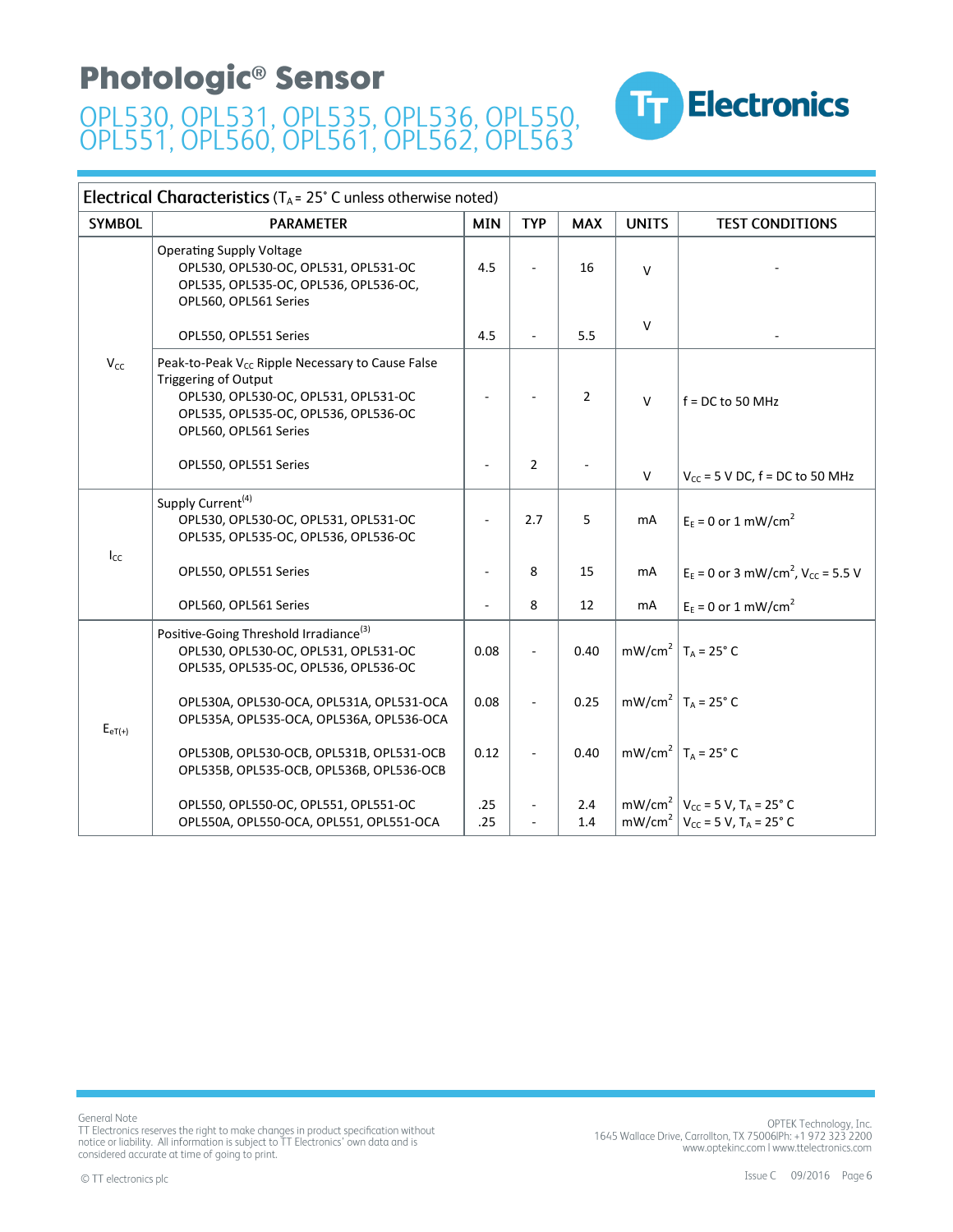

#### **Electrical Characteristics** ( $T_A$  = 25° C unless otherwise noted)

| <b>SYMBOL</b>                       | <b>PARAMETER</b>                                                 | <b>MIN</b> | <b>TYP</b>     | <b>MAX</b>               | <b>UNITS</b>    | <b>TEST CONDITIONS</b> |
|-------------------------------------|------------------------------------------------------------------|------------|----------------|--------------------------|-----------------|------------------------|
| $E_{eT(+)/}E_{eT(-)}$               | Hysteresis Ratio<br>OP530, OP531 Series                          | 1.05       | 1.3            | 1.6                      |                 | ۰                      |
|                                     | OP535, OP536 Series                                              | 1.05       | 1.2            | 1.5                      |                 |                        |
|                                     | OPL550, OPL551 Series                                            | 1.50       | $\overline{2}$ | 2.5                      |                 |                        |
|                                     | OPL560, OPL561 Series                                            | 1.20       | 1.55           | $\overline{2}$           |                 | ٠                      |
| $\Delta E_{\text{et}}(+)(\Delta T)$ | Temperature Co-efficient<br>OPL530, OPL530-OC, OPL531, OPL531-OC |            | $-0.6$         | $\overline{\phantom{a}}$ | %/°C            | $>0^{\circ}C$          |
|                                     | OPL535, OPL535-OC, OPL536, OPL536-OC                             | -          | $-1.6$         | $\overline{\phantom{a}}$ | %/ $^{\circ}$ C | $<0^{\circ}$ C         |

Notes:

(1) RMA flux is recommended. Duration can be extended to 10 sec. max. when flow soldering. For OPL530, OPL530-OC, OPL531, OPL531-OC, OPL535, OPL535-OC, OPL536 and OPL536-OC, a maximum of 20 grams force may be applied to leads while at soldering temperatures.

(2) Derate linearly 2.67 mW/°C above 70° C for OPL530, OPL530-OC, OPL531, OPL531-OC, OPL535, OPL535-OC, OPL536 and OPL536-OC. Derate linearly 2.5 mW/° C above 25° C for all devices in the OPL550, OPL551, OPL560, OPL561, OPL562 and OPL563 series.

(3) Irradiance measurements are made with  $\lambda$ i = 935 nm.

(4) This applies to OC versions only. For  $I_{CC}$  on pull-up versions, add V<sub>CC</sub>/10 K $\Omega$ .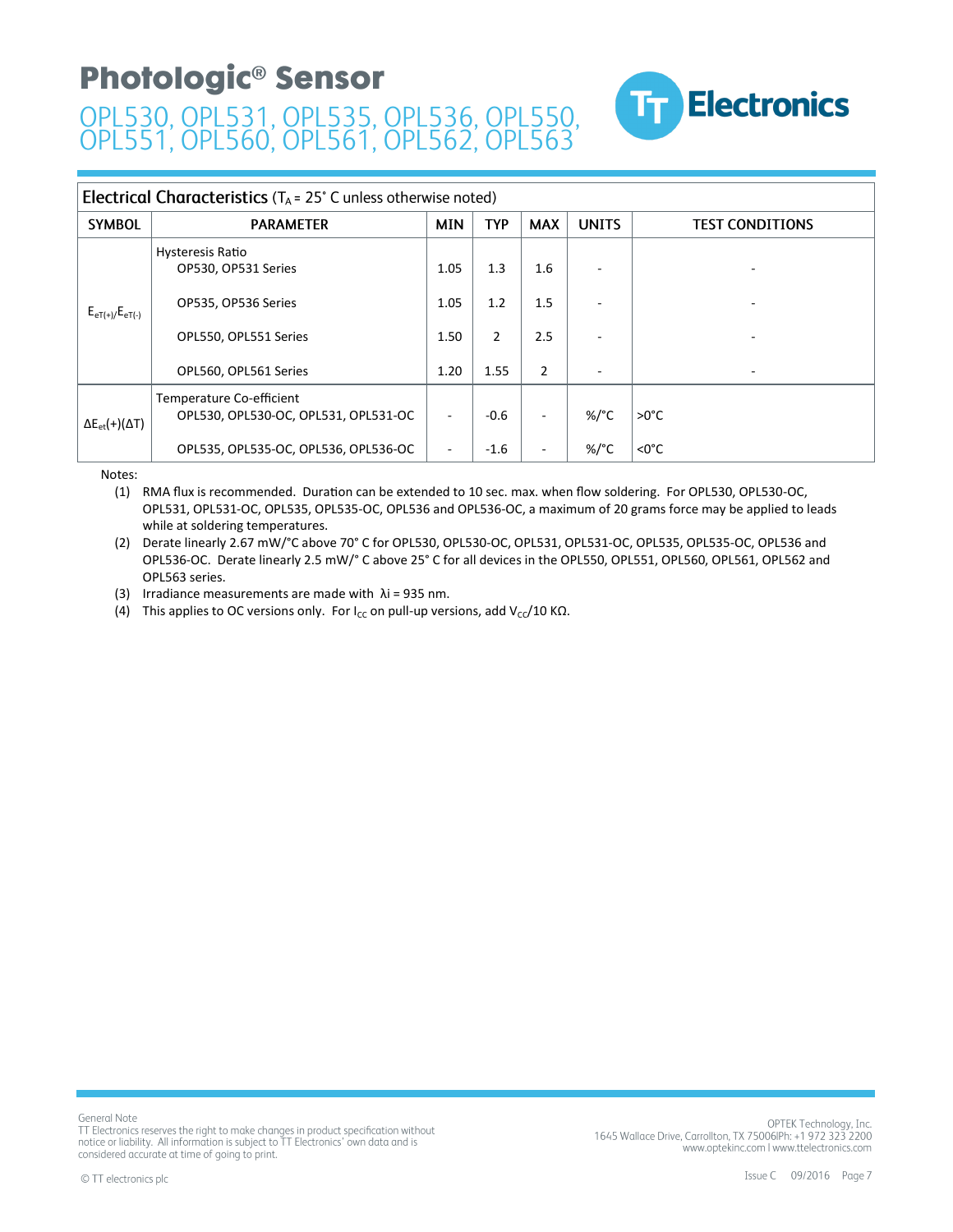

| <b>Electrical Characteristics</b> ( $T_A$ = 25° C unless otherwise noted) |                                                                                  |                          |                     |                |              |                                                                                 |  |  |
|---------------------------------------------------------------------------|----------------------------------------------------------------------------------|--------------------------|---------------------|----------------|--------------|---------------------------------------------------------------------------------|--|--|
| <b>SYMBOL</b>                                                             | <b>PARAMETER</b>                                                                 | <b>MIN</b>               | <b>TYP</b>          | <b>MAX</b>     | <b>UNITS</b> | <b>TEST CONDITIONS</b>                                                          |  |  |
|                                                                           | <b>Operating Supply Voltage</b><br><b>OPL550</b>                                 | 2.4                      | 3.3                 | ÷,             | V            | $V_{CC}$ = 4.5 V, $I_{OH}$ = -800 µa,<br>$E_E = 3$ mW/cm <sup>2</sup>           |  |  |
| $V_{OH}$                                                                  | <b>OPL551</b>                                                                    | 2.4                      | 3.3                 | ÷,             | $\vee$       | $V_{CC}$ = 4.5 V, $I_{OH}$ = -800 µa,<br>$E_E = 0$                              |  |  |
|                                                                           | <b>OPL560</b>                                                                    | $V_{CC}$ -2.1            | ÷,                  |                | $\mathsf{V}$ | $I_{OH} = -1 \mu A$ , $E_E = 1 \ mW/cm^2$                                       |  |  |
|                                                                           | OPL561                                                                           | $V_{CC}$ -2.1            | $\bar{\phantom{a}}$ | $\blacksquare$ | $\mathsf{V}$ | $I_{OH} = -1 \mu A$ , $E_E = 0$                                                 |  |  |
|                                                                           | Low Level Output Voltage<br>OPL530, OPL530-OC, OPL535, OPL535-OC                 | $\overline{\phantom{a}}$ | 0.2                 | 0.4            | V            | $I_{OL}$ = 16 mA, $E_F$ = 0                                                     |  |  |
|                                                                           | OPL531, OPL531-OC, OPL536, OPL536-OC                                             | $\Box$                   | 0.2                 | 0.4            | V            | $I_{OL}$ = 16 mA, E <sub>E</sub> = 1 mW/cm <sup>2</sup>                         |  |  |
| $V_{OL}$                                                                  | <b>OPL550</b>                                                                    | ÷,                       | 0.25                | 0.4            | $\vee$       | $V_{CC}$ = 4.5 V, $I_{OL}$ = 12.8 mA,<br>$\mathsf{E}_{\mathsf{E}} = \mathsf{O}$ |  |  |
|                                                                           | <b>OPL551</b>                                                                    | $\blacksquare$           | 0.25                | 0.4            | $\mathsf{V}$ | $V_{CC}$ = 4.5 V, $I_{OL}$ = 12.8 mA,<br>$E_E = 3$ mW/cm <sup>2</sup>           |  |  |
|                                                                           | OPL560, OPL560-OC                                                                | ÷.                       | ÷,                  | $\cdot$        | V            | $I_{OL} = 16$ mA, $E_E = 0$                                                     |  |  |
|                                                                           | OPL561, OPL561-OC                                                                |                          | ä,                  | .4             | $\mathsf{V}$ | $I_{OL} = 16$ mA, $E_E = 1$ mW/cm <sup>2</sup>                                  |  |  |
| $I_{OS}$                                                                  | Short Circuit Output Current<br><b>OPL550</b>                                    | $-20$                    | $-55$               | $-100$         | mA           | $V_{CC}$ = 5.5 V, Output = GND,<br>$E_E = 3$ mW/cm <sup>2</sup>                 |  |  |
|                                                                           | OPL551                                                                           | $-20$                    | $-55$               | $-100$         | mA           | $V_{CC}$ = 5.5 V, Output = GND,<br>$\mathsf{E}_{\mathsf{E}}=\mathsf{O}$         |  |  |
|                                                                           | High Level Output Current <sup>(4)</sup><br>OPL531, OPL531-OC, OPL536, OPL536-OC | ÷,                       | 0.1                 | 10             | μA           | $V_{OH} = 30 V, E_E = 0$                                                        |  |  |
|                                                                           | OPL535, OPL535-OC, OPL530, OPL530-OC                                             | $\blacksquare$           | 0.1                 | 10             | μA           | $V_{OH}$ = 30 V, E <sub>E</sub> = 1 mW/cm <sup>2</sup>                          |  |  |
| $I_{OH}$                                                                  | <b>OPL550-OC</b>                                                                 | $\frac{1}{2}$            | $\mathbf{1}$        | 100            | μA           | $V_{CC}$ = 4.5 V, $V_{OH}$ = 30 V,<br>$E_F = 3$ mW/cm <sup>2</sup>              |  |  |
|                                                                           | OPL551-OC                                                                        | $\overline{\phantom{a}}$ | $\mathbf{1}$        | 100            | μA           | $V_{CC}$ = 4.5 V, $V_{OH}$ = 30 V,<br>$E_F = 0$                                 |  |  |
|                                                                           | <b>OPL560-OC</b>                                                                 |                          | ÷,                  | 100            | μA           | $V_{OH}$ = 30 V, E <sub>E</sub> = 1 mW/cm <sup>2</sup>                          |  |  |
|                                                                           | OPL561-OC                                                                        |                          | ÷,                  | 100            | μA           | $V_{OH}$ = 30 V, E <sub>F</sub> = 0                                             |  |  |

Notes:

(1) RMA flux is recommended. Duration can be extended to 10 sec. max. when flow soldering. For OPL530, OPL530-OC, OPL531, OPL531-OC, OPL535, OPL535-OC, OPL536 and OPL536-OC, a maximum of 20 grams force may be applied to leads while at soldering temperatures. (2) Derate linearly 2.67 mW/°C above 70° C for OPL530, OPL530-OC, OPL531, OPL531-OC, OPL535, OPL535-OC, OPL536 and OPL536-OC. De-

rate linearly 2.5 mW/° C above 25° C for all devices in the OPL550, OPL551, OPL560, OPL561, OPL562 and OPL563 series.

(3) Irradiance measurements are made with  $\lambda$ i = 935 nm.

(4) This applies to OC versions only. For I<sub>cc</sub> on pull-up versions, add V<sub>cc</sub>/10 K $\Omega$ .

General Note TT Electronics reserves the right to make changes in product specification without notice or liability. All information is subject to TT Electronics' own data and is considered accurate at time of going to print.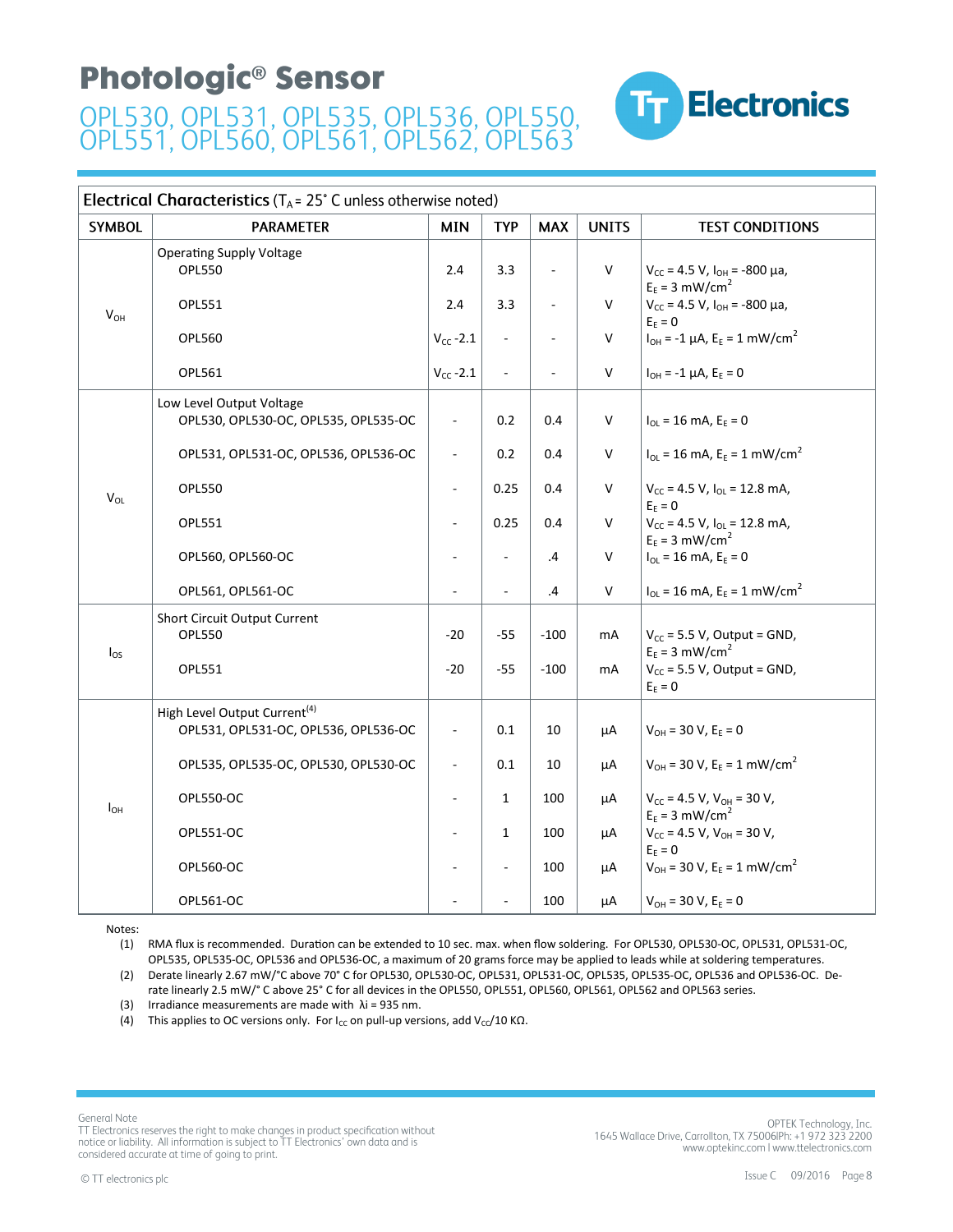

#### **Electrical Characteristics** ( $T_A$  = 25° C unless otherwise noted)

| <b>SYMBOL</b> | <b>PARAMETER</b>                                          | <b>MIN</b> | <b>TYP</b>     | <b>MAX</b>               | <b>UNITS</b> | <b>TEST CONDITIONS</b>                                                                                                                            |
|---------------|-----------------------------------------------------------|------------|----------------|--------------------------|--------------|---------------------------------------------------------------------------------------------------------------------------------------------------|
|               | <b>Output Rise Time</b><br>OPL530, OPL531, OPL535, OPL536 |            | 1.5            |                          | μs           | $E_E = 0$ or 1 mW/cm <sup>2</sup> , $C_L = 50$ pF                                                                                                 |
| $t_{r}$       | OPL530-OC, OPL531-OC, OPL535-OC,<br><b>OPL536-OC</b>      |            | 50             | ÷,                       | ns           | $E_E = 0$ or 1 mW/cm <sup>2</sup> , RL = 300 $\Omega$ to 5 V,<br>$C_L = 50$ Pf                                                                    |
|               | OPL550, OPL551                                            |            | 25             | 70                       | ns           | $V_{\text{CC}}$ = 5 V, T <sub>A</sub> = 25° C, E <sub>E</sub> = 0 or 3 mW/cm <sup>2</sup> ,<br>$f = 10$ kHz, DC = 50%<br>$RL = 8$ TTL loads       |
|               | OPL550-OC, OPL551-OC                                      |            | 25             | 70                       | ns           | $V_{CC}$ = 5 V, T <sub>A</sub> = 25° C, E <sub>E</sub> = 0 or 3 mW/cm <sup>2</sup> ,<br>$f = 10$ kHz, DC = 50%,                                   |
|               | OPL560, OPL561                                            |            |                | 70                       | ns           | $R_L = 360 \Omega$<br>$T_A = 25^\circ$ C, E <sub>E</sub> = 0 or 1 mW/cm <sup>2</sup> ,<br>$f = 10$ kHz, DC = 50%,                                 |
|               | OPL560-OC, OPL561-OC                                      |            | $\overline{a}$ | 100                      | μs           | $R_L = 360 \Omega$                                                                                                                                |
|               | <b>Output Rise Time</b><br>OPL530, OPL531, OPL535, OPL536 |            |                |                          | μs           | $E_F = 0$ or 1 mW/cm <sup>2</sup> , $C_l = 50$ pF                                                                                                 |
| $t_r$         | OPL530-OC, OPL531-OC, OPL535-OC,<br><b>OPL536-OC</b>      |            |                | L.                       | ns           | $E_E = 0$ or 1 mW/cm <sup>2</sup> , RL = 300 $\Omega$ to 5 V,<br>$C_{L}$ = 50 pF                                                                  |
|               | OPL550-OC, OPL551-OC                                      |            | 25             | 70                       | ns           | $V_{\text{CC}}$ = 5 V, T <sub>A</sub> = 25° C, E <sub>E</sub> = 0 or 3 mW/cm <sup>2</sup> ,<br>$R_L = 8$ TTL loads,                               |
|               | OPL560-OC, OPL561-OC                                      |            |                | 70                       | ns           | $f = 10$ kHz, DC = 50%<br>$V_{\text{CC}}$ = 5 V, T <sub>A</sub> = 25° C, E <sub>E</sub> = 0 or 3 mW/cm <sup>2</sup> ,<br>$R_1 = 8$ TTL loads,     |
|               | OPL560, OPL561                                            |            |                | 70                       | ns           | $f = 10$ kHz, DC = 50%<br>$T_A = 25^\circ$ C, E <sub>E</sub> = 0 or 1 mW/cm <sup>2</sup> ,<br>$f = 10$ kHz                                        |
|               | OPL560-OC, OPL561-OC                                      |            |                | 100                      | ns           | $T_A = 25^\circ$ C, E <sub>E</sub> = 0 or 1 mW/cm <sup>2</sup> ,<br>$f = 10$ kHz                                                                  |
|               | <b>Output Fall Time</b><br>OPL530, OPL531, OPL535, OPL536 |            | 20             | $\overline{\phantom{a}}$ | ns           | $E_E = 0$ or 1 mW/cm <sup>2</sup> , $C_L = 50$ Pf                                                                                                 |
|               | OPL530-OC, OPL531-OC, OPL535-OC,<br><b>OPL536-OC</b>      |            | 20             | $\frac{1}{2}$            | ns           | $E_E = 0$ or 1 mW/cm <sup>2</sup> , RL = 300 $\Omega$ to 5 V,<br>$C_L = 50$ pF                                                                    |
| $t_{\rm f}$   | OPL550-OC, OPL551-OC                                      |            | 25             | 70                       | ns           | $V_{\text{CC}}$ = 5 V, T <sub>A</sub> = 25° C, E <sub>E</sub> = 0 or 3 mW/cm <sup>2</sup> ,<br>$R_L$ = 360 $\Omega$ , f = 10 kHz, DC = 50%        |
|               | OPL560, OPL561                                            |            | L.             | 70                       | ns           | $T_A = 25^{\circ}$ C, E <sub>E</sub> = 0 or 1 mW/cm <sup>2</sup> ,<br>$f = 10$ kHz<br>$T_A$ = 25° C, E <sub>E</sub> = 0 or 1 mW/cm <sup>2</sup> , |
|               | OPL560-OC, OPL561-OC                                      |            |                | 100                      | ns           | $f = 10$ kHz                                                                                                                                      |

Notes:

(1) RMA flux is recommended. Duration can be extended to 10 sec. max. when flow soldering. For OPL530, OPL530-OC, OPL531, OPL531-OC, OPL535, OPL535-OC, OPL536 and OPL536-OC, a maximum of 20 grams force may be applied to leads while at soldering temperatures.

(2) Derate linearly 2.67 mW/°C above 70° C for OPL530, OPL530-OC, OPL531, OPL531-OC, OPL535, OPL535-OC, OPL536 and OPL536-OC. Derate linearly 2.5 mW/° C above 25° C for all devices in the OPL550, OPL551, OPL560, OPL561, OPL562 and OPL563 series.

(3) Irradiance measurements are made with  $\lambda$ i = 935 nm.

(4) This applies to OC versions only. For I<sub>CC</sub> on pull-up versions, add V<sub>CC</sub>/10 KΩ.

**General Note** 

TT Electronics reserves the right to make changes in product specification without notice or liability. All information is subject to TT Electronics' own data and is considered accurate at time of going to print.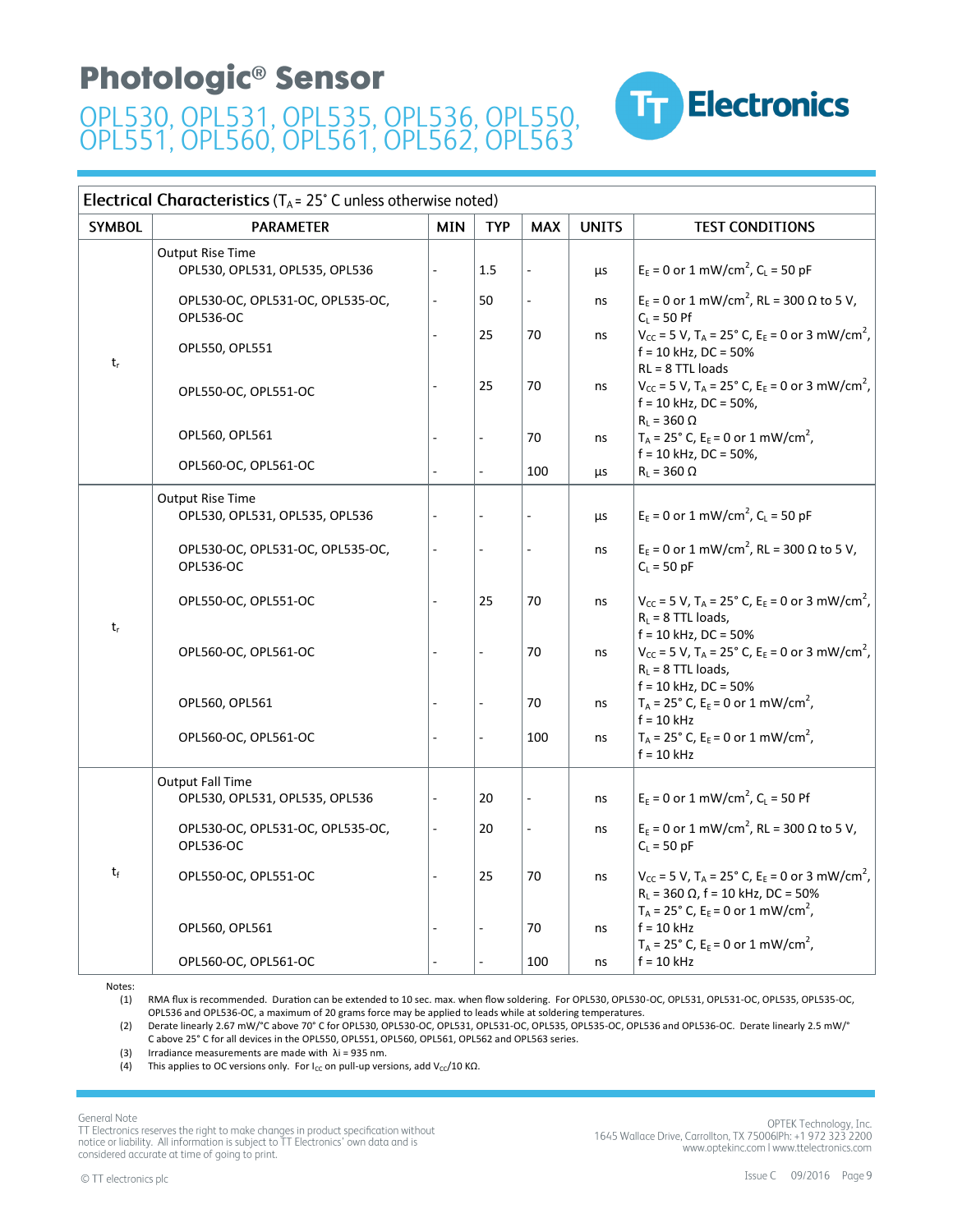

| <b>Electrical Characteristics</b> ( $T_A$ = 25° C unless otherwise noted) |                                                                                                              |            |      |            |              |                                                                                                                                     |  |  |
|---------------------------------------------------------------------------|--------------------------------------------------------------------------------------------------------------|------------|------|------------|--------------|-------------------------------------------------------------------------------------------------------------------------------------|--|--|
| <b>SYMBOL</b>                                                             | <b>PARAMETER</b>                                                                                             | <b>MIN</b> | TYP. | <b>MAX</b> | <b>UNITS</b> | <b>TEST CONDITIONS</b>                                                                                                              |  |  |
|                                                                           | <b>Propagation Delay</b><br>OPL530, OPL531, OPL535, OPL536                                                   |            | 1.0  |            | <b>LLS</b>   | $E_F$ = 0 or 1 mW/cm <sup>2</sup> , RL = 300 Ω to 5 V,<br>$C_{L}$ = 50 pF                                                           |  |  |
| $tpE_{eT}(+)$                                                             | OPL530-OC, OPL531-OC, OPL535-OC,<br><b>OPL536-OC</b>                                                         |            | 1.0  |            | <b>LLS</b>   | $EE$ = 0 or 1 mW/cm <sup>2</sup> , RL = 300 Ω to 5 V,<br>$C_{L}$ = 50 pF                                                            |  |  |
|                                                                           | OPL550-OC, OPL551-OC                                                                                         |            | 2.5  | 5          | <b>LLS</b>   | $V_{CC}$ = 5 V, T <sub>A</sub> = 25° C,<br>$E_E = 0$ or 3 mW/cm <sup>2</sup> , $R_L = 8$ TTL loads, f =<br>10 kHz, DC = 50%         |  |  |
| $tpE_{eT}(-)$                                                             | Propagation Delay<br>OPL530, OPL531, OPL535, OPL536,<br>OPL530-OC, OPL531-OC, OPL535-OC,<br><b>OPL536-OC</b> |            | 3.0  |            | <b>LLS</b>   | $EE = 0$ or 1 mW/cm <sup>2</sup> , RL = 300 Ω to 5V, C <sub>L</sub><br>$= 50$ pF                                                    |  |  |
|                                                                           | OPL550-OC, OPL551-OC                                                                                         |            | 2.5  | 5.         | μs           | $V_{CC}$ = 5 V, T <sub>A</sub> = 25° C, E <sub>E</sub> = 0 or 3 mW/cm <sup>2</sup> ,<br>$R_L$ = 360 $\Omega$ , f = 10 kHz, DC = 50% |  |  |
| $t_{\text{PLH}}$ , $T_{\text{PHL}}$                                       | Propagation Delay (Low-High/High-Low)<br>OPL560, OPL561                                                      |            | 5    |            | <b>LLS</b>   | DC = 50%, $R_L$ = 10 TTL Loads                                                                                                      |  |  |
|                                                                           | OP560-OC, OPL561-OC                                                                                          |            | 5.   |            | μs           | DC = 50%, $R_1$ = 300 $\Omega$                                                                                                      |  |  |

Notes:

(1) RMA flux is recommended. Duration can be extended to 10 sec. max. when flow soldering. For OPL530, OPL530-OC, OPL531, OPL531-OC, OPL535, OPL535-OC, OPL536 and OPL536-OC, a maximum of 20 grams force may be applied to leads while at soldering temperatures.

(2) Derate linearly 2.67 mW/°C above 70° C for OPL530, OPL530-OC, OPL531, OPL531-OC, OPL535, OPL535-OC, OPL536 and OPL536-OC. Derate linearly 2.5 mW/° C above 25° C for all devices in the OPL550, OPL551, OPL560, OPL561, OPL562 and OPL563 series.

(3) Irradiance measurements are made with  $\lambda$ i = 935 nm.

(4) This applies to OC versions only. For  $I_{CC}$  on pull-up versions, add V<sub>CC</sub>/10 K $\Omega$ .

General Note TT Electronics reserves the right to make changes in product specification without notice or liability. All information is subject to TT Electronics' own data and is considered accurate at time of going to print.